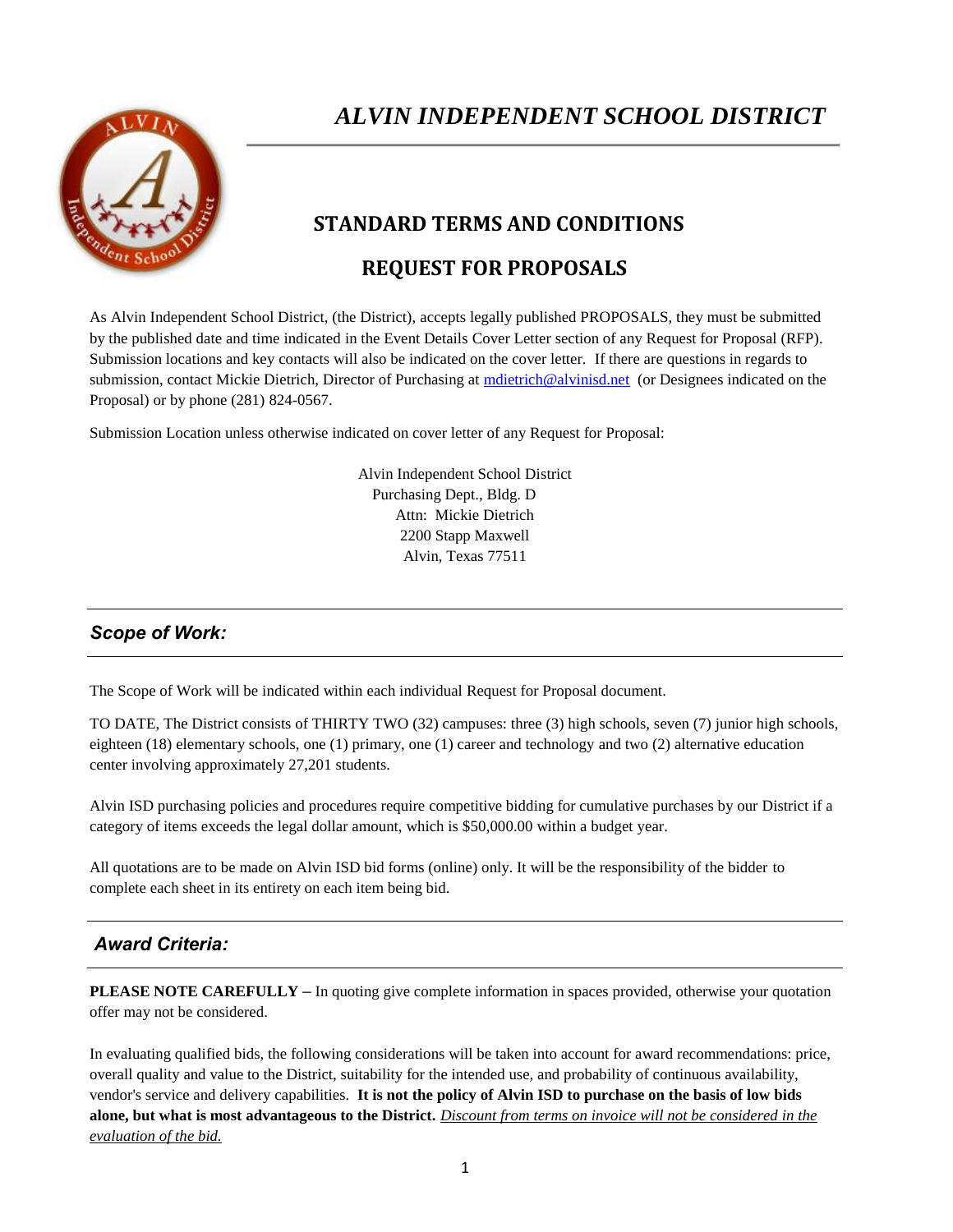#### *EDGAR Terms for award of contracts:*

The district has selected vendor qualification criteria that includes, but is not limited to, the following:

- Cost of goods and services, including future costs of maintenance
- Reputation of the vendor and of the vendor's goods and services
- Quality of the vendor's goods or services
- Past experience with the district
- The impact on the ability of the district to comply with laws and rules relating to historically underutilized businesses
- Total long-term cost to the district to acquire the vendor's goods and services

#### *Contract Terms:*

Alvin Independent School District, (the District) typically accepts bid proposals for an annual contract of one (1) year beginning the date the bid proposal is awarded by the Board, with the option to automatically renew the bid proposal for an additional two (2) years providing Alvin ISD has the funds available. The service and renewal conditions shall be agreed to by both parties.

For bid proposals with a three (3) year term contract, if the percentage off catalog or an adjustment to any conditions provided in this contract are required, a letter requesting such adjustments must be provided to Purchasing no later than thirty (30) days prior to the adjustment. Purchasing has the right to accept or refuse any adjustments made by the vendor and re-extend contract.

In the event this proposal expires before another one is awarded, the vendor shall extend the contract on a month-tomonth basis by mutual agreement. \*\*Once the RFP's terms end and a replacement proposal has been extended, should the vendor fail to respond, they will be removed from the approved vendor list for that particular RFP.\*\*

#### *Results from Award of Vendor Contracts:*

Results will become available for public review seven (7) business days after approval by the Board of Trustees on the Alvin ISD Purchasing page located on the Alvin ISD website: [www.alvinisd.net](http://www.alvinisd.net/) under "Awarded Bid Tabulations."

#### *Contract Termination:*

Alvin ISD will have the right to cancel any contract entered into under the terms and conditions of this bid for any reason at any time on thirty (30) days written notice and justification. Vendor shall have the right to cancel the contract subject to Alvin ISD approval at any time on thirty (30) days written notice and justification. In the event of any actual contract cancellation, Alvin ISD will not be held responsible for loss of business or any termination expenses incurred by the vendor.

### *Campus Visitation – Appointments ARE Required:*

A vendor must contact campuses to arrange for an appointment if they desire a meeting to discuss product availability. **There will be no cold calls to campuses or you will be denied access. Cold calls** *–* **meaning no appointment, simply showing up to meet with a key contact person without an appointment.** All vendors are to report to the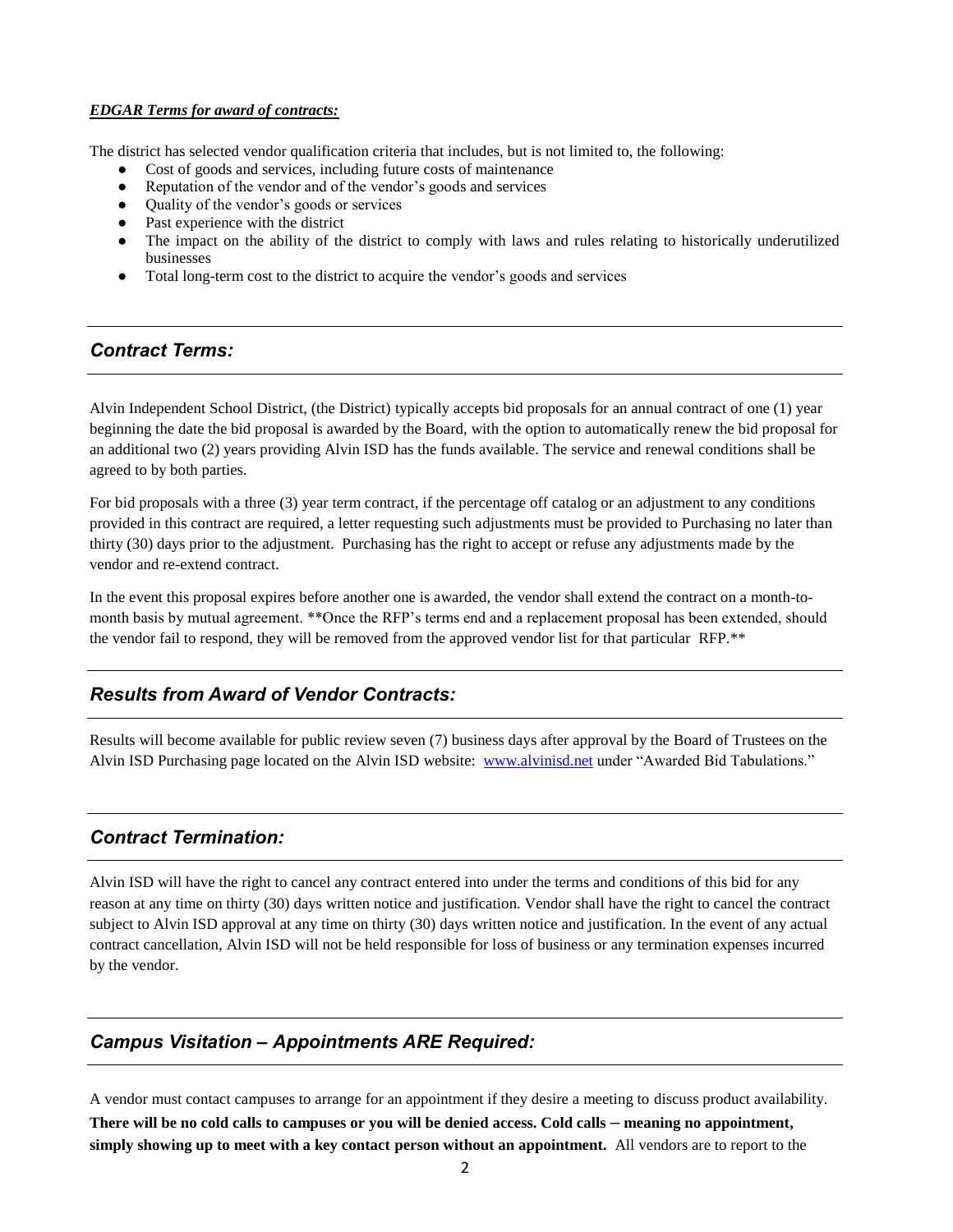front office prior to entering the campuses to sign in as a visitor. They must show proper identification and will have an identification check by the front office. Vendors are required to wear a Visitor pass during their visit and sign out prior to leaving the building.

#### *I. BIDDING INSTRUCTIONS:*

- 1. All items are to be quoted F.O.B. Alvin ISD Warehouse (located at 2200 Stapp Maxwell, Alvin, TX 77511) or campus location as indicated on purchase orders. Title does not transfer to the School District until received at same. All large deliveries require a minimum of forty-eight (48) hours' notice. Alvin ISD Warehouse hours for receipt of shipments are as follows: 8:30-11:00 and 12:00-3:00. Contact Lupita Alvarez, Warehouse Coordinator at (281) 585-8632 to set up time(s) for delivery or Purchasing for campus deliveries at (281) 824-0567. (SEE ADDITIONAL CONDITIONS REGARDING DELIVERIES).
- 2. Unless otherwise specified, all prices are to be firm prices. Other than firm prices will not be considered, however; cash discounts offered may be considered in determining the successful supplier. Cash discount period shall start from date of receipt of an acceptable invoice or from date of receipt of acceptable material, whichever is the later.
- 3. Line Item bid proposals may require *Unit Cost including shipping/handling and installation (if requested)*. Should a discrepancy between the unit cost and extended cost occur, the unit cost will be utilized by Alvin ISD for calculation and final analysis purposes.
- 4. **Proposals on any reputable manufacturer's regularly produced product, which is similar, and substantially equivalent will be considered unless specified DISTRICT STANDARDS or NO SUBSTITUTIONS. Manufacturers below are chosen for compatibility to existing equipment in the school district, both in operation and repair parts. Alternate bids to accepted models may require a sample of the item to be available for inspection prior to order. We reserve the right to make final decisions as to comparable items. Be very certain that items upon which you bid and deliver are EQUAL to items listed. Materials which are not equal shall be returned to the suppliers - transportation charges collect.**
- 5. Deviations to Bidding Instructions, and/or Terms and Conditions, shall be conspicuously noted in writing by the bidder on these forms.
- 6. Alvin ISD reserves the **right to accept or reject any or all quotations** and/or bids by item or in entirety and to waive all formalities in bidding. This inquiry implies no obligation on the part of the buyer, nor does the buyer's silence imply an acceptance or rejection of any quotation offer.
- 7. It is understood and agreed that the District reserves **the right to increase or decrease quantities or modify conditions and specifications** by mutual agreement with the selected supplier, both at the time of acceptance of this quotation offer as so modified and subsequent thereto. Quantities identified in bid documents are only estimates and are subject to change upon final counts of enrollment and identified needs of each campus/department.
- 8. The following should be submitted with your bid proposal documentation:
	- Prices for newer, improved models along with our described item.
	- Identify any discontinued items and provide its substitute.
- 9. The items listed are not given to restrict bidding, but only to establish a standard of quality.
- 10. Bids **classified "as available**" will not be accepted.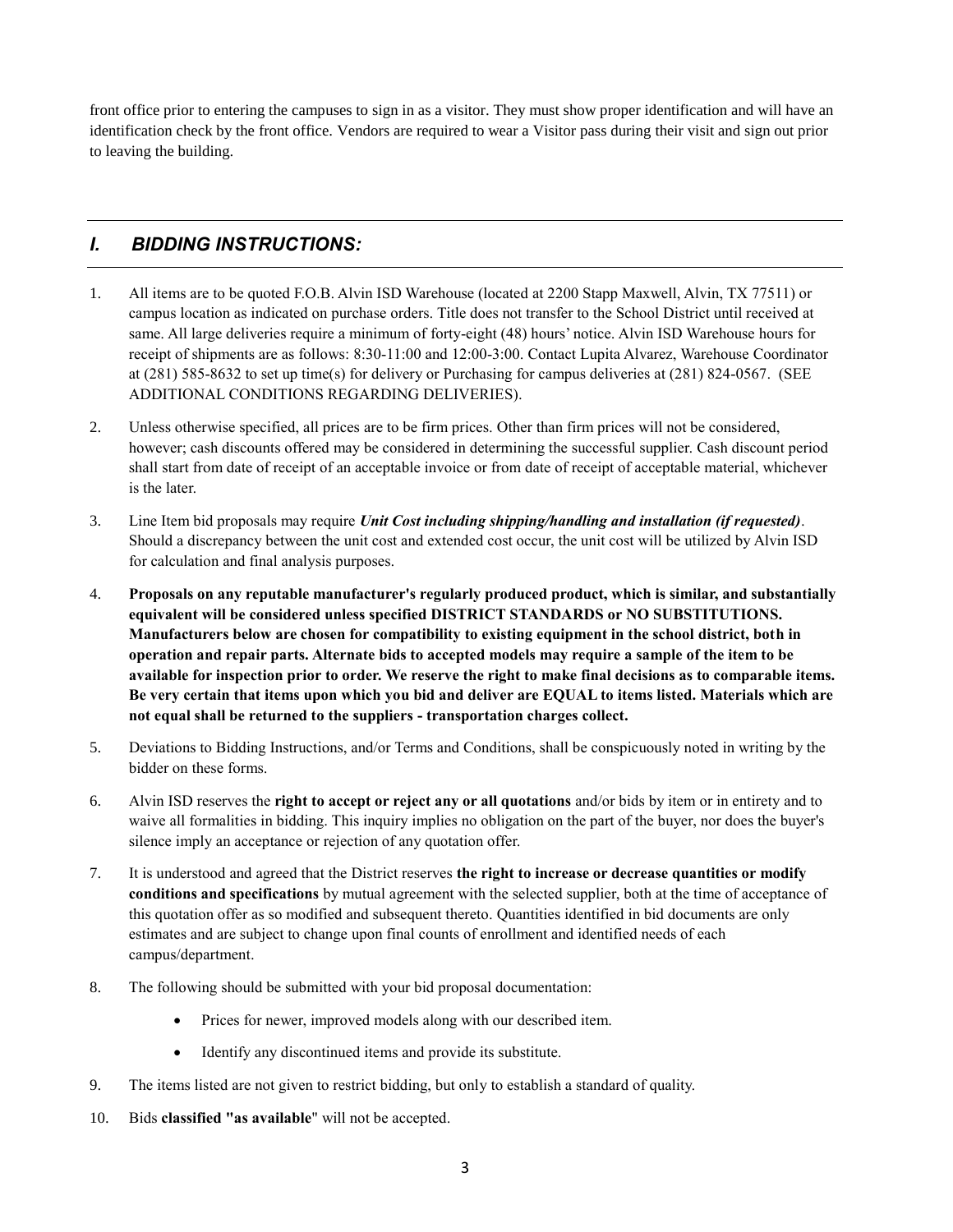- 11. Vendor shall provide all applicable warranties with bid.
- 12. Pricing information should **include price breaks for volume purchases.**
- 13. To evaluate this bid, **any information/pamphlets/brochures/catalo**gs must be submitted with proposal and will be kept in the Purchasing Department.
- 14. Vendors are encouraged to submit bids on all items in this packet. However, it is acceptable to bid on only the items of interest to your company
- 15. Alvin ISD reserves the right to award items in groups or "item by item" basis depending on which best affects the District. Interlocking all-or-none bids by vendors will not be accepted**.**
- 16. Alvin ISD reserves the right to award this bid on an "all or none" basis.
- 17. Alvin ISD reserves the right to modify conditions and specifications by mutual agreement with the selected supplier(s) both at the time of acceptance of this quotation offer as so modified, and subsequent thereto.
- 18. It is understood and agreed that the delivery date and/or date of installation AFTER receipt of a Purchase Order is the seller's best offer. In its acceptance of any quotation offer, the School District is relying on the promised delivery date of material and basic to its acceptance, unless otherwise indicated. In the event of Seller's failure to deliver as and when promised, the School District reserves the right to cancel its accepting order, or any part thereof, and seller agrees that the School District may return all or part of any expense sustained as a result of such failure to deliver as promised. Vendors will indicate anticipated Delivery schedule upon receipt of a purchase order from Alvin ISD.
- 19. The School District is exempt from all applicable Federal and State taxes. All Quotation offers and/or bids are to be made taking this fact into consideration.
- 20. **PLEASE NOTE CAREFULLY** *–* In quoting give complete information in spaces provided, otherwise your quotation offer may not be considered. In evaluating qualified bids, the following considerations will be taken into account for award recommendations: price, overall quality and value to the District, suitability for the intended use, and probability of continuous availability, vendor's service and delivery capabilities. **It is not the policy of Alvin ISD to purchase on the basis of low bids alone, but what is most advantageous to the District.** *Discount from terms on invoice will not be considered in the evaluation of the bid.*
- 21. In the event any article to be sold or delivered hereunder is covered by any patent, copyright, trade-mark, or application the seller shall indemnify and hold harmless the District from any and all loss, cost, expenses and legal fees on account of any claims, legal actions, or judgments on account of manufacture, sales, or use of such article in violation infringement or the like of rights under such patent, copyright or application.
- 22. The successful bidder must provide Material Safety Data Sheets (MSDS) with each order when applicable.
- 23. Vendors who do not bid should notify Alvin ISD in writing that they wish to remain on our bidding list. Failure to do so may result in their deletion from master's bidders list and inclusion in any other proposals extended.

#### *II. LINE ITEM BIDDING INSTRUCTIONS:*

- 1. Sums of money shall be indicated by *Unit Cost including shipping/handling and installation (if requested)*. Should a discrepancy between the unit cost and extended cost occur, the unit cost will be utilized by Alvin ISD for calculation and final analysis purposes.
- **2. If bidding a different brand and model number than specified, a catalog (or specification sheets on each item) must be submitted with bid proposal for evaluation by Alvin ISD. Items must be**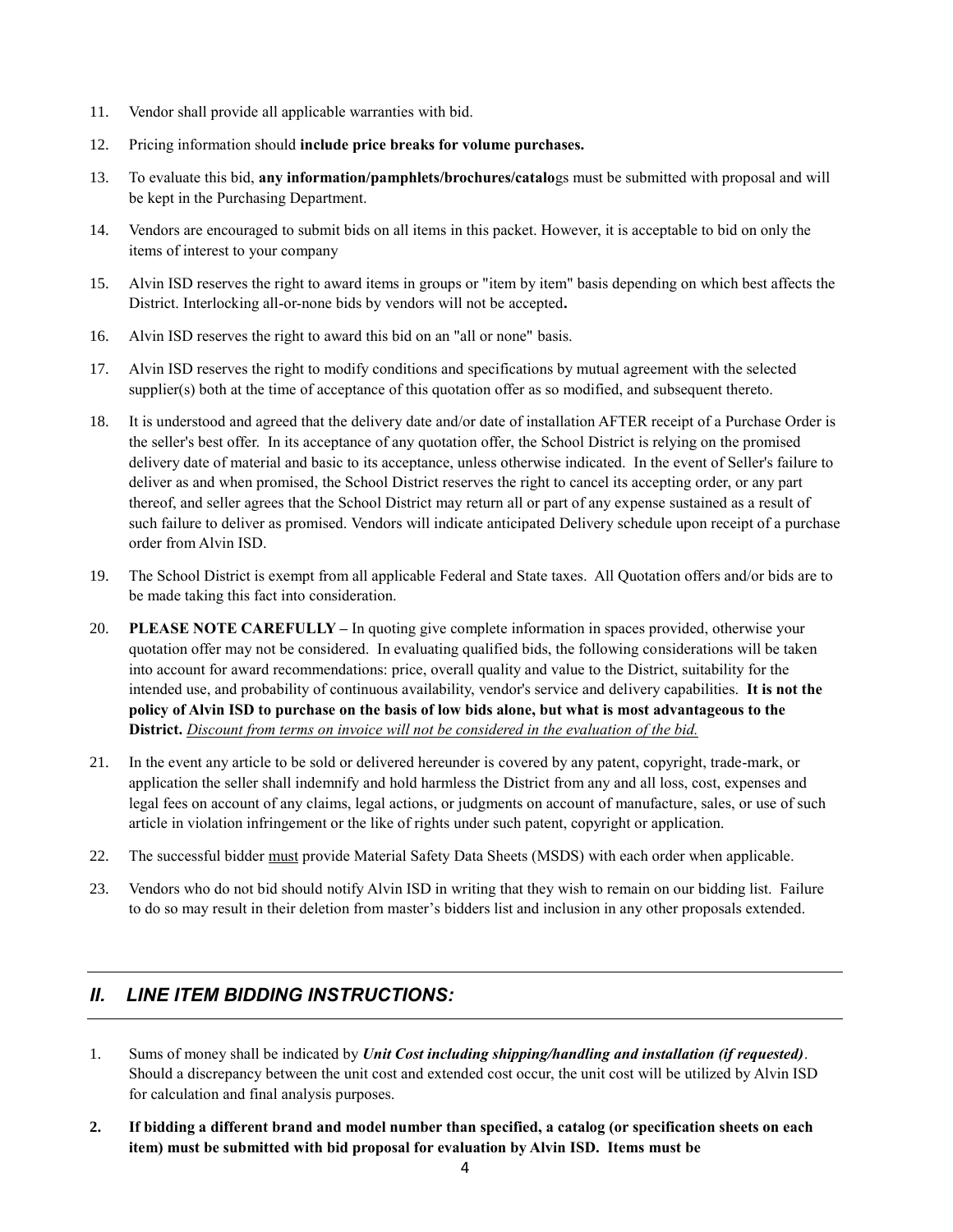**highlighted/identified as items proposed for bid. Catalog page numbers and letters which correspond to bid items must be included in areas provided. Failure to comply with this specification could result in your bid proposal being unacceptable.**

- 3. All quantities are estimated requirements, based on usage and may decrease or increase at time of placing orders. Some items may not be purchased at all. **Pricing should be based on a single purchase and quantity purchase for each said item.** Bidder must take this into consideration when preparing bid.
- 4. Some orders will be placed throughout the year. The bulk of the orders may be placed upon board approval of any request for proposal.

#### *III. CATALOG BIDS:*

- 1. The District is seeking catalog percent discount off suggested retail price bid proposals to comply with the law with items for which it does not elect to receive line-item bids. Bid proposals will be awarded as a non-exclusive contract - meaning, award of this bid is not limited to only one vendor.
- 2. A copy of the catalog or an electronic catalog from which prices will be obtained must accompany the bid response. Catalog Bid pricings for Alvin ISD will be the list price less the percent discount quoted from bid where catalogs are utilized.
- 3. Should an electronic catalog be made available to Alvin ISD, cost should reflect the discounted pricing. If electronic catalog does not reflect discounted pricing it should be specified in the catalog bid documentation.
- 4. Bidders are encouraged to submit bids even if not bidding a discount other than 0%. It is anticipated the District cannot purchase from vendors who have not bid unless the vendor is the sole distributor of an item being purchased within categories identified.
- 5. It is anticipated all purchases will be FOB Alvin Independent School District, unless indicated by vendor on the bid.
- 6. If an additional bid contract is required and extended in the following months or year, this bid will not be disqualified or void. Meaning, qualified vendors under any proposals with the specified categories are not required to resubmit a bid. Only if they would like to change their contract with Alvin ISD, will they be required to resubmit a bid.
- 7. The estimated annual volume for any given contract may be up to or above \$100,000.00, however, this amount is not guaranteed. Additional contract dollar amounts may vary – see detailed catalog bid proposal for further information if any deviations are made.
- 8. Since the District will award bid proposals non-exclusively, final analysis will be dependent upon product availability, usefulness to the District, and past vendor performance to the District or as indicted within the Request for Proposal. Any additional vendor qualifications may be outlined in the bid proposal documentation.

### *IV. FORMAL FAX QUOTE OR ELECTRONIC PRICE QUOTE UTILIZING QUALIFIED AWARDED VENDORS:*

Under the guidance of State Purchasing Laws and total annual aggregate expenditures, it has been strongly suggested that a formal quote process be utilized on large quantity purchases and pricing outside the catalog discounts. A formal quote by use of a fax or electronic (email) may be used to document the price quote. **Phone quotes are unacceptable.**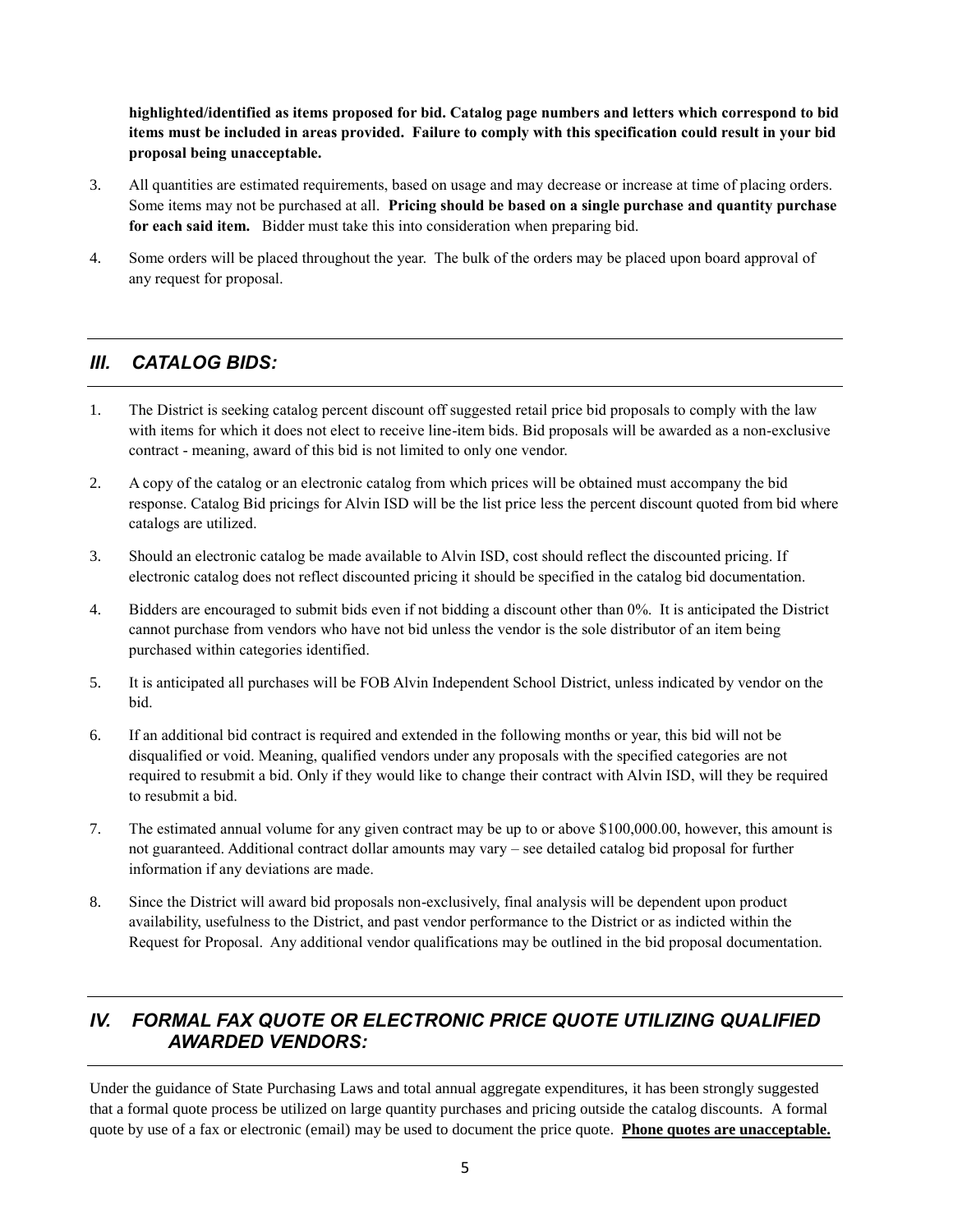Line Item Bid Proposals may include this section for additional pricing of product or equipment not detailed on the proposal.

If a catalog is not available at bid opening, vendor may be utilized for formal fax quotes or electronic price quote requests by completing this section of the proposal packet.

Procedures for utilizing the Fax Transmittal Price Quote or Electronic Price Quote Requests are as follows:

- 1. A Request for Quote form will be faxed or emailed requesting pricing.
- 2. This form must be legible for transmission to and from vendors it is recommended that pencils not be utilized to fill out this form.
- 3. Vendors will contact person identified on quote with questions on items from proposal.
- 4. **All quotes are returned by fax, or email to contact person. Quotes received after designated deadline will be invalid.**
- 5. Upon return of price quote form, the fax transmittal will automatically date and time stamp each price quote form received by a Department. Emails will be printed to contain the date received.
- 6. Department Heads and Budget Managers will analyze vendor proposals.
- 7. Each line item awarded to a vendor must be **highlighted** as indication they are the lowest price meeting specifications outlined on this proposal. If award on an item is not the lowest price - an explanation must be submitted for justification as to why it will not be awarded.
- 8. Analyzed Price Quote Forms will be filed by the department originating the quote. All proposals will be utilized for backup documentation when Purchase Orders are initiated. They will also become back up for vendor questions that might arise.
- 9. As Purchase Orders are processed, the item number, complete description from your Price Quote Forms awarded analysis, bid number, shipping instructions, and vendor number will be included.
- 10. All Purchase Orders will have a line added identifying that it meets specifications outlining the proposal and/or the contract created by the RFP.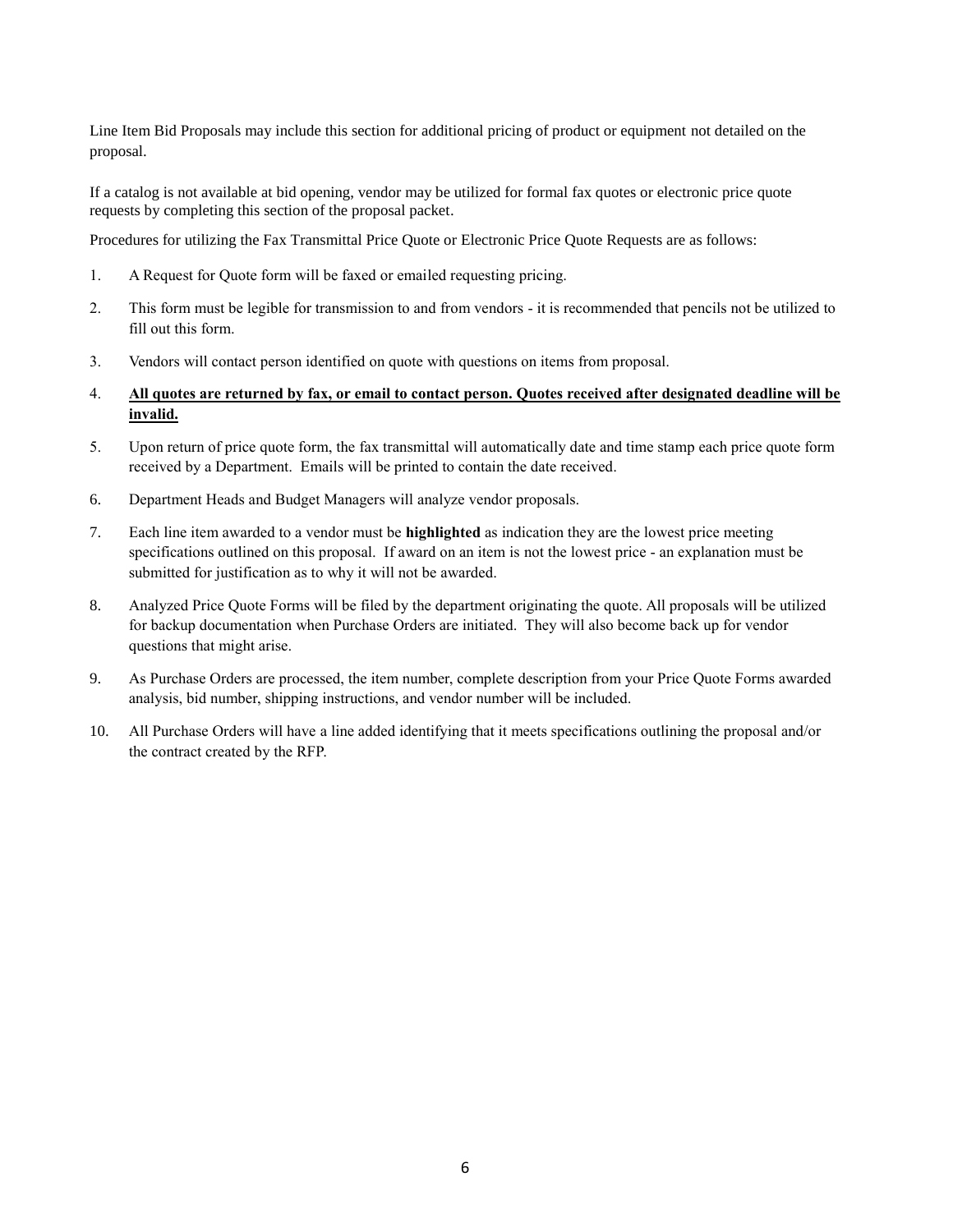#### **V. SPECIAL TERMS AND CONDITIONS – INSIDE DELIVERY AND INSTALLATION REQUIREMENTS ON PRICE QUOTES:**

- 1. Whereby a Request for Quote, for Unit Cost, to include Inside Delivery is extended, pricing should reflect the following:
	- Unit Cost should include upgrades to models requested and any delays in delivery anticipated upon issuance of a purchase order.
	- Provide suitable transportation of items to the facility. *Tailgate deliveries will not be accepted.* All goods are to be inside delivery into a designated location for installation.
	- Uncrate and completely assemble, furniture and equipment. Exceptions to assembly at delivery will be considered by the Alvin ISD Purchasing Department.
	- Placement of items in proper locations within the facility as requested by Purchasing or designate.
	- **Removal of all packaging materials and debris FROM THE LOCATON WILL BE REQUIRED.**
	- **It will not be Alvin ISD's responsibility for any dunnage left after installation. Any dunnage left behind, vendor will be charged back for the expense of disposal.**
- 2. It is not the policy of Alvin ISD to award a contract on the basis of low proposals alone. In the proposal evaluation, the following considerations will be taken into account:
	- Price
	- Quality (specifications reflect minimum District requirements)
	- Compliance with the bid specifications
	- Product suitability for intended use
	- *Vendor's service (including past performance) and stability*
	- *Delivery schedules*
- 3. Specific delivery schedules, locations and instructions will be noted on the Purchase Order and/or distributed to vendors upon delivery of EQUIPMENT and must be shipped accordingly. Failure to do so could result in rejection of the order and return shipment at vendor's expense. Vendor must give a seventy-two (72) hour notice before arrival and the date of delivery.
- 4. In those instances where delivery dates are specified on purchase orders, it is assumed that the vendor will meet those dates unless exception is made in writing indicating when delivery can be made. In the event of seller's failure to deliver as and when promised, the District reserves the right to cancel its order, or any part thereof, and seller agrees that the District may return all or part of any shipment so made, and may charge seller with any loss or expense sustained as a result of such failure to deliver as promised.
- 5. Vendors shall confine delivery, un-crating, and assembly operations to limits indicated by Alvin ISD representatives and shall not unreasonably encumber the premises or interfere with the educational program. The vendor shall keep the premises free from accumulation of waste material, rubbish and surplus materials and leave area broom clean all parts of the premises where work under this contract has been performed.
- 6. The vendor shall protect Alvin ISD property and shall be responsible for any damage or injury due to its actions or neglect.